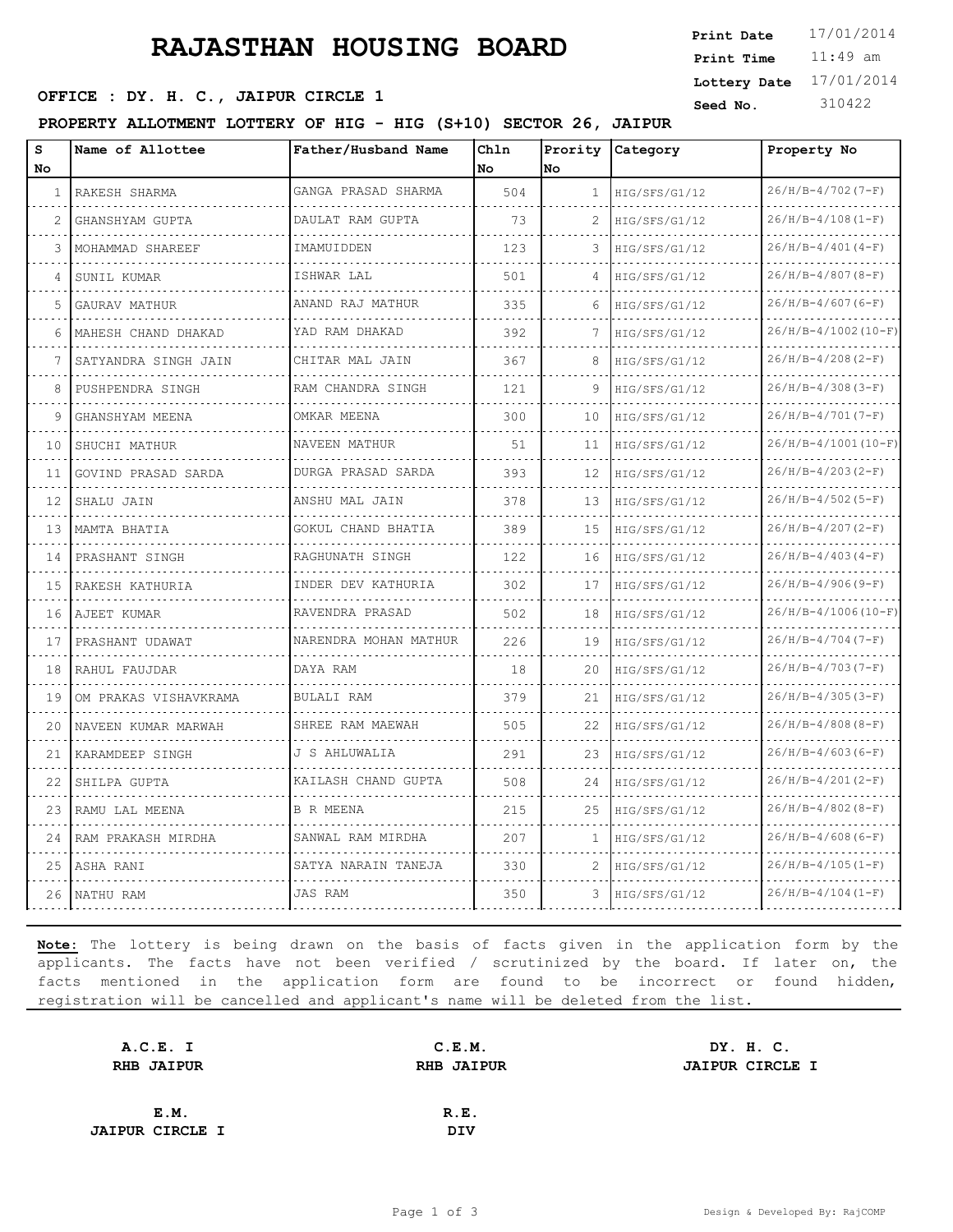# **RAJASTHAN HOUSING BOARD**

**OFFICE : DY. H. C., JAIPUR CIRCLE 1** Seed No. 310422

### **PROPERTY ALLOTMENT LOTTERY OF HIG - HIG (S+10) SECTOR 26, JAIPUR**

| S<br>No | Name of Allottee                                      | Father/Husband Name        | Ch1n<br>No. | No | Prority Category    | Property No         |
|---------|-------------------------------------------------------|----------------------------|-------------|----|---------------------|---------------------|
| 27      | YOGENDRA GUPTA                                        | MUNSHI LAL GUPTA           | 336         |    | $4$   HIG/SFS/G1/12 | $26/H/B-4/407(4-F)$ |
| 28      | RAJESH KUMAR JANGID                                   | RAM CHANDRA JANGID         | 509         | 5  | HIG/SFS/G1/12       | 26/H/B-4/903(9-F)   |
| 29      | .<br>CHANDRA KANTA SIKHWAL                            | .<br>NAVEEN SHARMA         | 334         | 6  | HIG/SFS/G1/12       | 26/H/B-4/505(5-F)   |
| 30      | de de decembre de la provincia<br>KUSUM LATA TRIPATHI | NAROTTAM JOSHI             | 641         | 7  | HIG/SFS/G1/12       | $26/H/B-4/204(2-F)$ |
| 31      | RAJEEV SINGHAL                                        | GOPAL RAM SINGHAL          | 284         | 8  | HIG/SFS/G1/12       | $26/H/B-4/408(4-F)$ |
| 32      | ANAND KUMAR SHRMA                                     | .<br>KRISHAN KUMAR SHARMA  | 63          | 1  | HIG/SFS/G2/12       | 26/H/B-4/205(2-F)   |
| 33      | MUKESH KUMAR GOYAL                                    | .<br>HAZARI GOYAL          | 262         | 2  | HIG/SFS/G2/12       | 26/H/B-4/806(8-F)   |
| 34      | GIRIRAJ KALKLYA                                       | RAM NARAIN KALKLYA         | 281         | 3  | HIG/SFS/G2/12       | 26/H/B-4/301(3-F)   |
| 35      | SANDHYA GUPTA                                         | RAKESH GUPTA               | 514         | 4  | HIG/SFS/G2/12       | $26/H/B-4/404(4-F)$ |
| 36      | GURPREET KAUR                                         | KAMAL DEEP SINGH           | 58          | 6  | HIG/SFS/G2/12       | 26/H/B-4/103(1-F)   |
| 37      | MANOJ KUMAR                                           | S K AGARWAL<br>.           | 204         | 7  | HIG/SFS/G2/12       | $26/H/B-4/506(S-F)$ |
| 38      | YOGENDRA SINGH GURJAR                                 | SAR NAM SINGH GURJAR       | 293         | 8  | HIG/SFS/G2/12       | 26/H/B-4/508(5-F)   |
| 39      | AMIT KUMAR KOSHIK                                     | MAHAVEER SHARMA            | 338         | 9  | HIG/SFS/G2/12       | $26/H/B-4/605(G-F)$ |
| 40      | .<br>ARVIND KUMAR GARG                                | .<br>GOVERDHAN LAL GARG    | 16          | 10 | HIG/SFS/G2/12       | 26/H/B-4/101(1-F)   |
| 41      | MUKESH KUMAR GARG                                     | ROSHAN LAL GARG            | 11          | 11 | HIG/SFS/G2/12       | $26/H/B-4/606(G-F)$ |
| 42      | CHANDRA KALA ISHARWAL                                 | HARI SINGH ISHARWAL        | 510         | 12 | HIG/SFS/G2/12       | 26/H/B-4/304(3-F)   |
| 43      | OM SWAROOP GUPTA                                      | .<br>JAI NARAIN GUPTA      | 231         | 13 | HIG/SFS/G2/12       | 26/H/B-4/405(4-F)   |
| 44      | VANI SHARMA                                           | SANJEEV SHARMA             | 310         | 15 | HIG/SFS/G2/12       | 26/H/B-4/803(8-F)   |
| 45      | ASHISH GUPTA                                          | ASHOK KUMAR GUPTA          | 333         | 16 | HIG/SFS/G2/12       | 26/H/B-4/602(6-F)   |
| 46      | DHARA SONI                                            | RAM SWAROOP SONI           | 12.         | 17 | HIG/SFS/G2/12       | $26/H/B-4/707(T-F)$ |
| 47      | KAPIL KEWLANI                                         | HARISH KEWLANI             | 46          | 18 | HIG/SFS/G2/12       | $26/H/B-4/706(T-F)$ |
| 48      | MANOJ AGARWAL                                         | KAILASH CHAND AGARWAL<br>. | 511         | 19 | HIG/SFS/G2/12       | 26/H/B-4/604(6-F)   |
| 49      | SIDDHARTH PAREEK                                      | DAVENDRA KUMAR PAREEK      | 218         | 20 | HIG/SFS/G2/12       | $26/H/B-4/406(4-F)$ |
| 50      | MANJU JHALANI                                         | DEEPAK JHALANI             | 212         | 21 | HIG/SFS/G2/12       | $26/H/B-4/307(3-F)$ |
| 51      | SUNITA JAT                                            | OMKAR JAT                  | 2           | 22 | HIG/SFS/G2/12       | 26/H/B-4/901(9-F)   |
| 52      | SAURABH SINGH                                         | SHYAM SINGH                | 210         | 24 | HIG/SFS/G2/12       | $26/H/B-4/708(T-F)$ |

**Note:** The lottery is being drawn on the basis of facts given in the application form by the applicants. The facts have not been verified / scrutinized by the board. If later on, the facts mentioned in the application form are found to be incorrect or found hidden, registration will be cancelled and applicant's name will be deleted from the list.

| A.C.E. I               | C.E.M.            | DY. H. C.              |
|------------------------|-------------------|------------------------|
| <b>RHB JAIPUR</b>      | <b>RHB JAIPUR</b> | <b>JAIPUR CIRCLE I</b> |
|                        |                   |                        |
| E.M.                   | R.E.              |                        |
| <b>JAIPUR CIRCLE I</b> | DIV               |                        |

11:49 am **Print Date Print Time Lottery Date** 17/01/2014